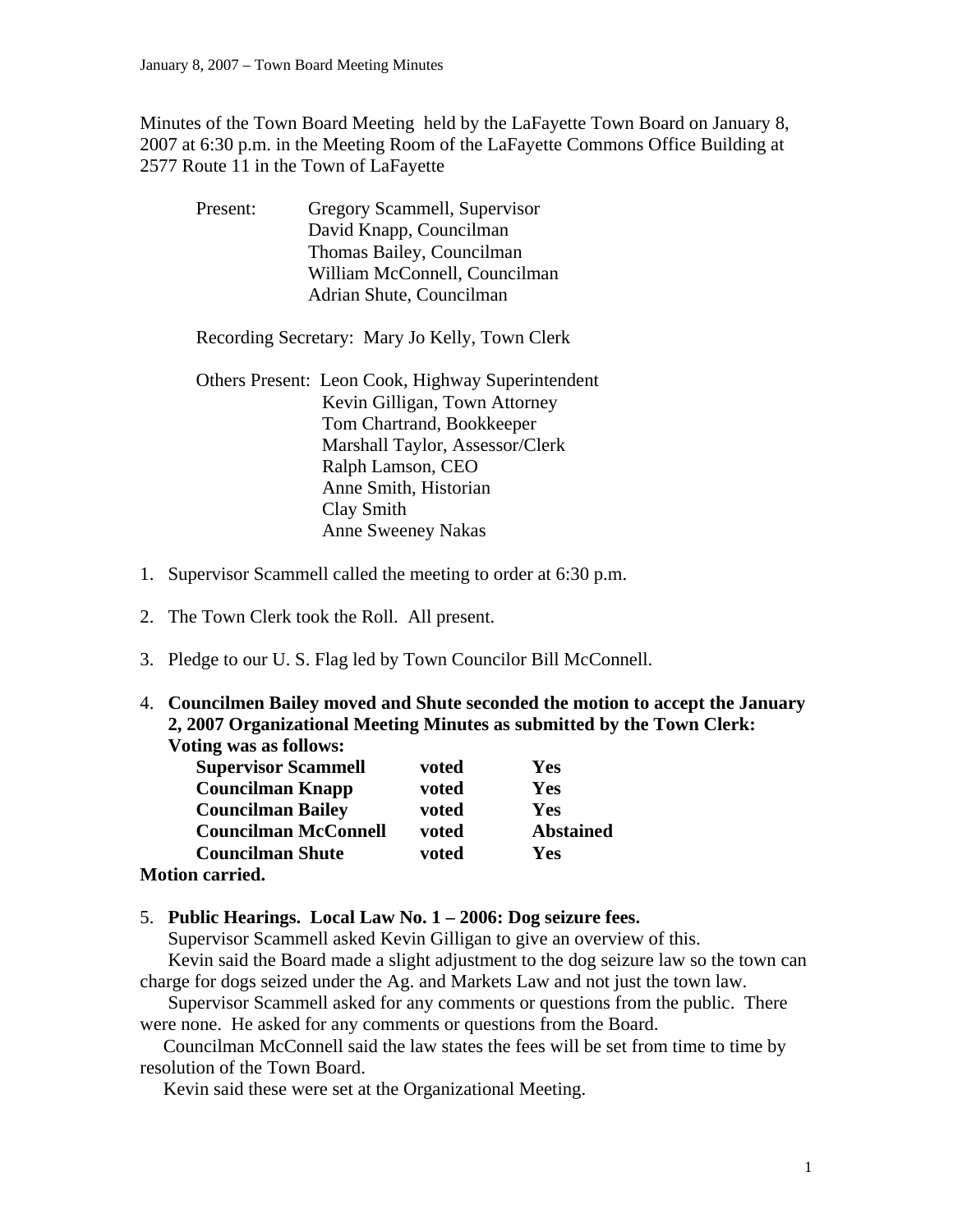Councilman Knapp said they were set at the Organizational Meeting knowing that this amendment would be coming.

 Councilman Bailey is in favor of this amendment. The existing law is dated 1981 and it needs to be amended.

**Councilmen Knapp moved and Shute seconded the motion to close the public hearing. Motion passed unanimously.** 

### **TOWN OF LAFAYETTE RESOLUTION TOWN BOARD MEETING January 8, 2006**

 **The following resolution was offered by Councilman Knapp, who moved its adoption, seconded by Councilman Bailey, to wit:** 

 **WHEREAS, pursuant to the provisions of the Municipal Home Rule Law, a proposed local law entitled Local Law No. 1 of 2006, "A Local Law Pertaining to Dog Seizure Fees in the Town of LaFayette", was presented and introduced at a regular meeting of the Town Board of the Town of LaFayette held on December 11, 2006; and** 

 **WHEREAS, a public hearing was held on such proposed local law on this 8th day of January, 2007 by the Town Board of the Town of LaFayette and proof of publication of notice of such public hearing, as required by law, having been submitted and filed, and all persons desiring to be heard in connection with said proposed local law having been heard, and said proposed local law having been in the possession of the members of the Town Board of the Town of LaFayette in its final form in the manner required by Section 20 of the Municipal Home Rule of the State of New York; and** 

 **WHEREAS, it is in the public interest to enact said Proposed Local Law No. 1 of 2006.** 

### **NOW, THEREFORE, it is**

 **RESOLVED AND DETERMINED, that the enactment of Proposed Local Law No. 1 of 2007 is a Type II action and will have no significant effect on the environment thus concluding the SEQR review process; and it is further** 

**RESOLVED, that the Town Board of the Town of LaFayette, Onondaga County, New York, does hereby enact Proposed Local Law No. 1 of 2006 as Local Law No. 1 of 2007 as follows:** 

#### **TOWN OF LAFAYETTE LOCAL LAW NO. 1-2007**

**A Local Law Pertaining to Dog Seizure Fees in the Town of LaFayette** 

 **BE IT ENACTED by the Town Board of the Town of LaFayette as follows:** 

### **Section 1. Amendment**

 **Town of LaFayette Local Law No. 1 of the year 1981 entitled "A Local Law to Impose Restrictions Upon the Keeping of Dogs Within the Town of LaFayette", as amended by Local Law No. 2 of the year 2002, is hereby further amended as follows:**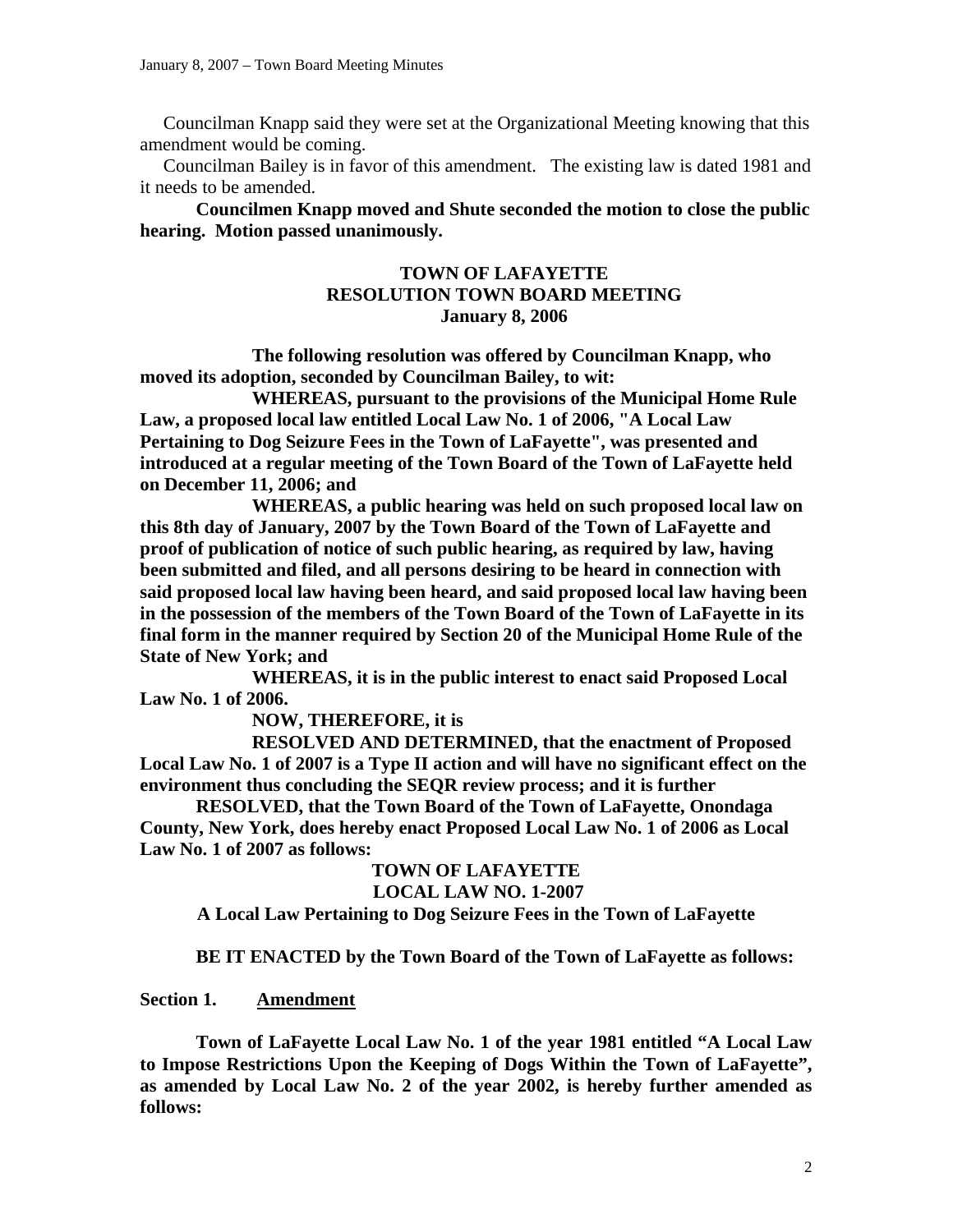**(A.) So that Section 7(c) is amended to read, in its entirety, as follows:** 

**"c. dogs seized pursuant to this Local Law or pursuant to the New York State Agriculture and Markets Law may be redeemed by producing proof of licensing and identification pursuant to the provisions of Article 7 of the Agriculture and Markets Law and by paying fees as set from time to time by resolution of the Town Board."** 

#### **Section 2. Effective Date**

**This Local Law shall take effect immediately upon its filing with the New York Secretary of State**.

 **The question of the foregoing Resolution was duly put to a vote and, upon roll call, the vote was as follows:** 

| <b>Supervisor Scammell</b>  | voted | Yes |
|-----------------------------|-------|-----|
| <b>Councilman Knapp</b>     | voted | Yes |
| <b>Councilman Bailey</b>    | voted | Yes |
| <b>Councilman McConnell</b> | voted | Yes |
| <b>Councilman Shute</b>     | voted | Yes |

**The foregoing Resolution was thereupon declared duly adopted.** 

#### 6. **COMMUNICATIONS**.

**A. RESIDENTS.** 

Anne Sweeney Nakas resides at 2390 Route 11A and had a question about the business that is being operated and whether it is in violation of our zoning. When she read the Town Board Minutes of 12/11/06, it mentioned the construction business being operated at 2386 Route 11A. This has been in operation since 2005. She doesn't understand the process. It was reported several months ago. Does this not have to go before the Zoning Board of Appeals at some point? If it's operating out of compliance, it seems to be in limbo except for a letter written in favor of it. Isn't there some time-frame that it should have to go before the Zoning Board of Appeals?

 Supervisor Scammell said this was brought before Ralph Lamson for his determination.

 Anne said it's a full-time construction office with two full-time employees. No one who lives in the home works in the office. She disagrees with Ralph when he said that the resident's sister works there. The people that do work in the office are there a minimum of 4 days a week. It's a full-time office. If the sister and the accountant weren't there to run it, it wouldn't run. There's no mention of the FedEx deliveries. When Ralph called to confirm they were out of compliance, that was the last she heard. She then thought it would go before the Zoning Board of Appeals and they would be allowed to express their feelings. She doesn't understand how the C.E.O. Office can determine whether a business is O.K.

 Kevin Gilligan said the first thing that should happen is Ralph should review the facts and make a determination. The determination should be made to the complaintents. If they don't like what the determination is, they have a right to bring it before the Zoning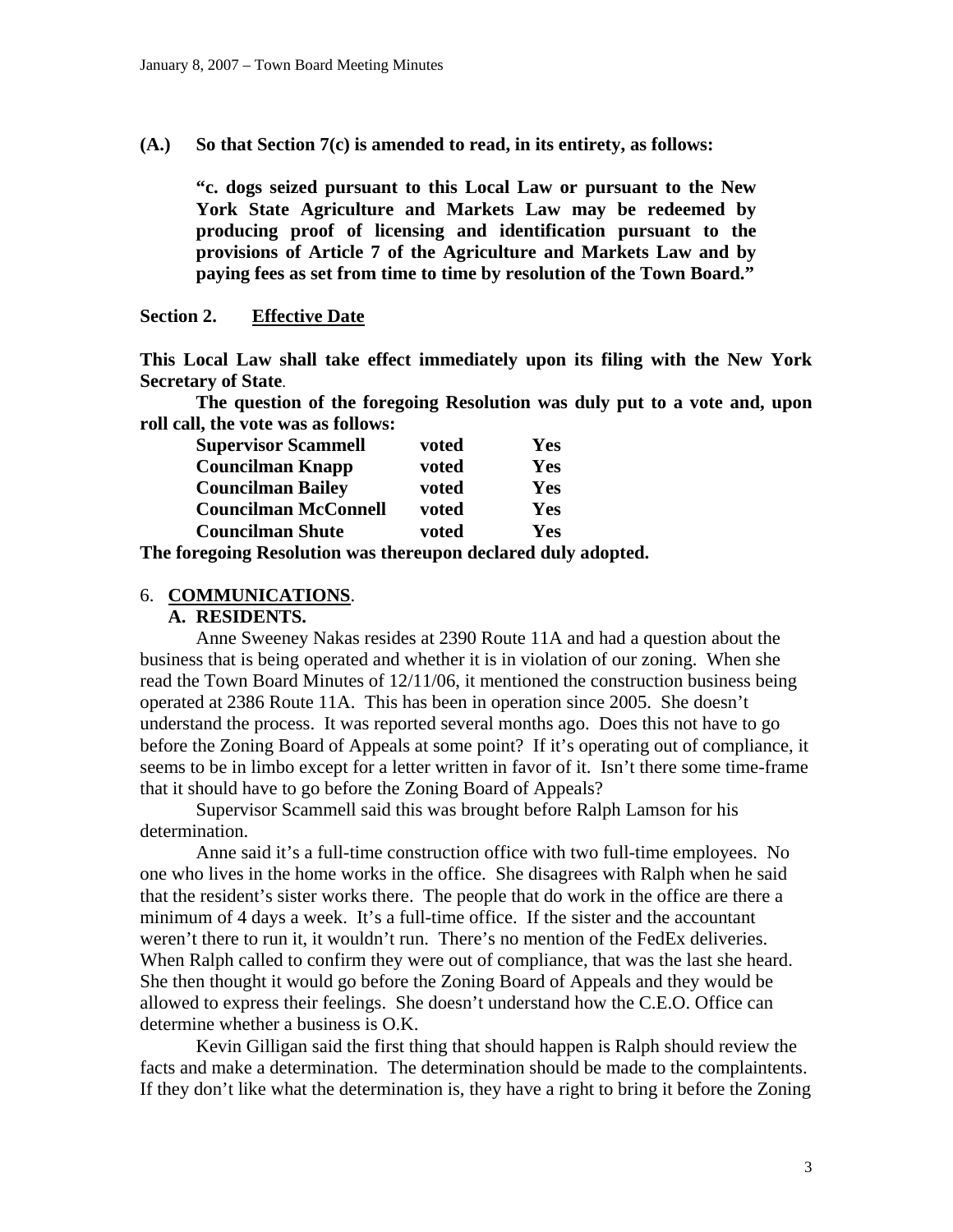Board of Appeals to make a determination as to whether Ralph is right or wrong. If it is still aggrieved, it could be taken to court. The Board was in receipt of a letter from Ralph regarding the zoning law being changed. Kevin said he recommends it not be changed.

 Supervisor Scammell asked if we have received a letter of determination from Ralph. It was noted no letter was received.

Supervisor Scammell said the Board still needs this letter.

 Kevin Gilligan said if Ralph determines that they are not in compliance, he could still start the process if he would like to see the zoning ordinance amended.

 Anne said they knew from the minute they started this business that it was not in compliance with zoning. It's a business in an Agricultural/Residential District. To her, this means it's out of compliance. She checked back with Ralph after Sheila told her everything was O.K. Ralph advised her that they were out of compliance. Ralph never conveyed to them that despite what they felt, it was fine. The people that work in the office do not reside in the home.

 Councilman McConnell would suggest that the CEO make the determination on this and allow the process to work.

Supervisor Scammell agreed with Councilman McConnell.

 Anne said Jason lives in the house maybe 3 months a year and it's his business. Supervisor Scammell confirmed it's his construction business that is running in the back where there are two employees who do not reside there.

Anne said Sheila can be away for months at a time and the office still operates.

 Councilman Shute said Ralph Lamson advised the business is out of state. Do they have construction vehicles there?

 Anne said no. The barn was renovated but there are no construction vehicles there.

Councilman Shute asked about the FedEx traffic.

 Anne said to be generous, some days there are 3 deliveries and sometimes none. If we average it to one a day, she thinks it would be very honest. She disagrees with the minutes where Sheila said her sister comes sometimes and the accountant comes once in awhile. She was hoping this would go before the Zoning Board of Appeals so she could have her comments heard.

 Supervisor Scammell asked the Board if they wished to wait and review the information Kevin Gilligan submitted tonight before asking Ralph to write a determination letter.

 The Board wished to have a formal letter of determination and for Ralph to copy Anne of his findings.

 Anne asked if she disagrees with Ralph's decision, is it up to her to go before the Zoning Board of Appeals?

 Supervisor Scammell said yes. First we need to get the letter from Ralph and be sure she is properly notified.

### B. **ZBA MEMBER AL MILLER: RESIGNATION LETTER**.

**Councilmen Knapp moved and McConnell seconded the motion to accept Albert Miller's resignation letter from the Zoning Board of Appeals effective 12/31/06. Motion passed unanimously.**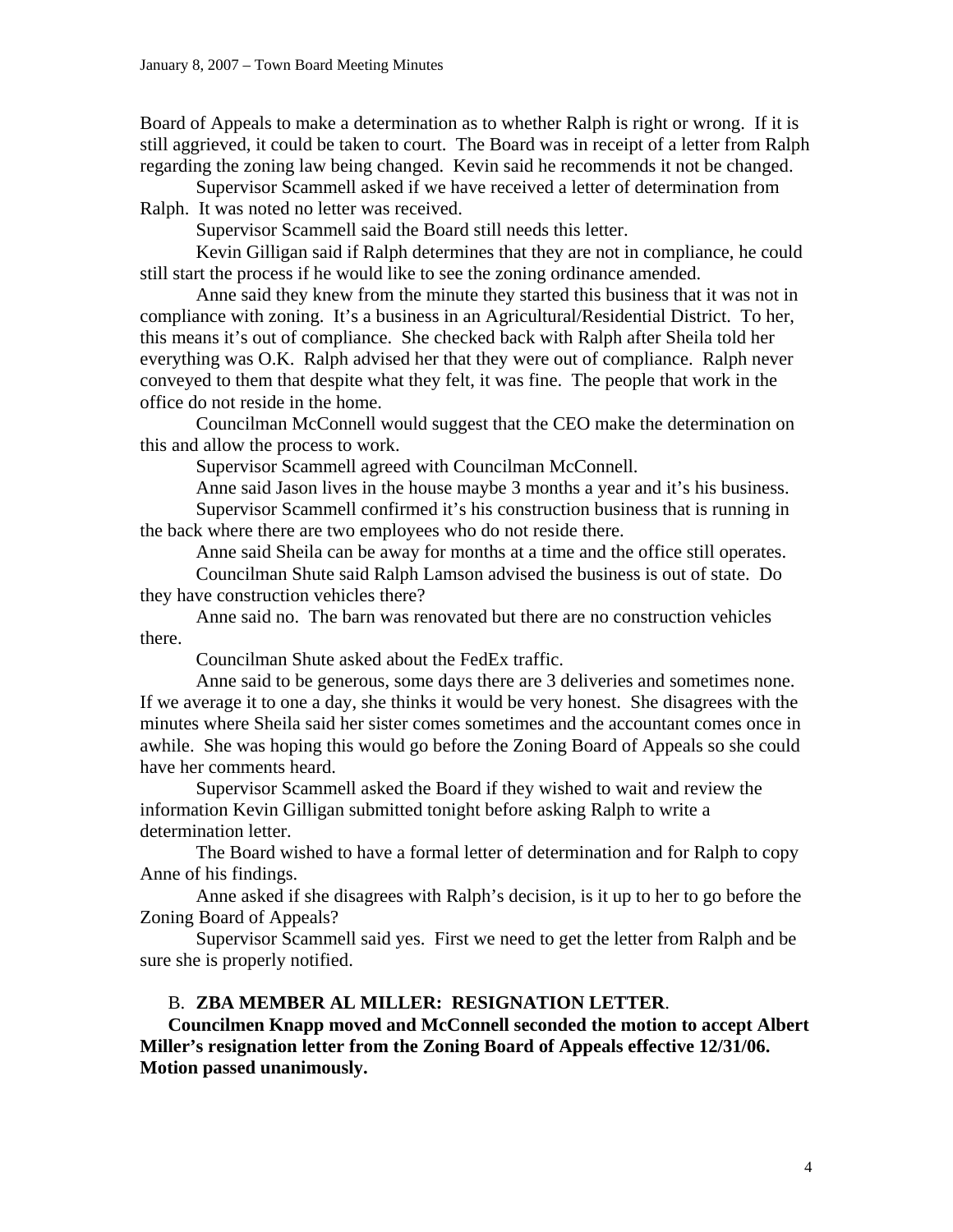C. **NYS ORPS: PROPERTY TAX MYTHIS & MISUNDERSTANDINGS BROCHURE AND PDF.**

Councilman Knapp thought this offered very good explanations.

# **D. NYS ORPS: TRIENNIAL AID - \$12,140 FOR 2,428 PARCELS.**

## E. **ONONDAGA COUNTY LEGISLATURE: ONONDAGA COUNTY WATER DISTRICT ASSESSMENTS**.

Councilman Knapp asked why the listing shows LaFayette 9X and LaFayette. Tom Chartrand believes it has something to do with those that have or don't have their own public water service.

## **F. SENATOR CHARLES SCHUMER: U.S. DEPARTMENT OF HOMELAND SECURITY'S 2006 FIRE PREVENTION & SAVETY GRANT (FP&S) PROGRAM**.

# G. **ONONDAGA COUNTY HEALTH DEPARTMENT: NORTHEAST LAFAYETTE/SMOKEY HOLLOW WATER DISTRICTS – COMPLIANCE SCHEDULE**.

Councilman Knapp noted they are looking for a compliance schedule. Is this something the engineer puts together?

 Supervisor Scammell said he talked to John Dunkle and Mr. March about this. He forwarded a copy of John Dunkle's earlier schedule to them and hasn't heard anything back from Mr. March yet so he thinks everything is O.K.

## H. **SPCA: 2007 CONTRACT.**

# I. **ONONDAGA COUNTY SUPERVISORS ASSOCIATION PRESIDENT BOB DEMORE: SHARED SERVICES GRANTS- PROPOSALS SOUGHT.**

Councilman Knapp said a grant was received to explore ways municipalities can save money by combining services. If anyone thinks of anything, let Supervisor Scammell know. There was a grant received through Senator DeFrancisco. He knows there are a lot of shared services with the Highway Dept.

J. **NYS OFFICE OF THE STATE COMPTROLLER: ESTIMATED COST THRESHOLDS FOR SPECIAL DISTRICTS.** 

Councilman Knapp noted they have raised the ceiling on some of the municipal districts to a little above \$600 for water.

## K. **INSURANCE SERVICES OFFICE: RESURVEY OF COMMUNITY FOR PUBLIC PROTECTION SURVEY.**

Councilman Knapp asked if they met with the L.F.D. today. No one knew.

L. **ONONDAGA COUNTY LEGISLATURE: 2007 TOWN TAX RATES, RATIFIED AND CONFIRMED.**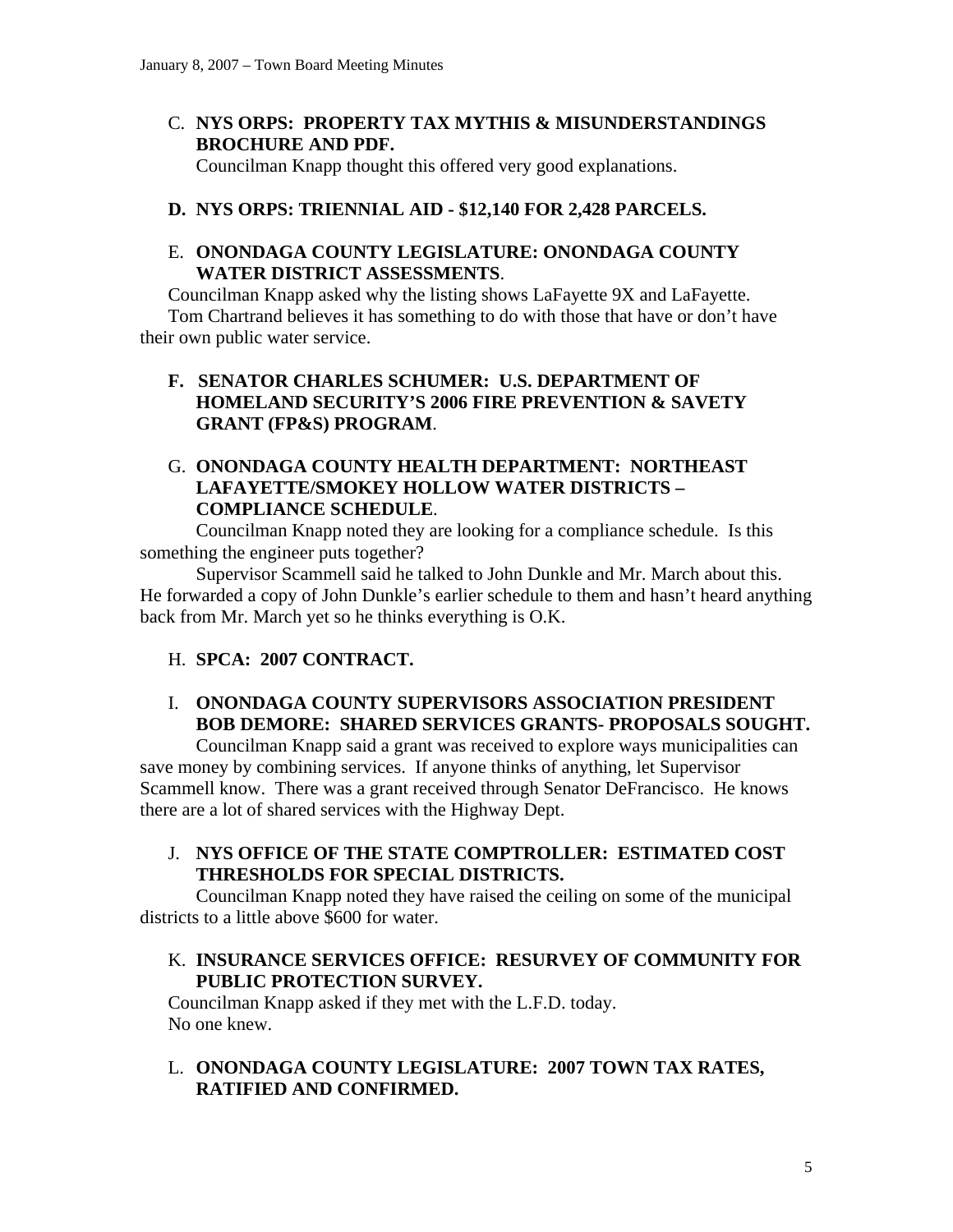## M. **SYRACUSE POST-STANDARD, 12.22.06: CNY EMPLOYMENT – "SERVICE SECTOR SETS JOBS RECORD".**

# N. **NYS DEC: PROPOSED RULE MAKING & PUBLIC HEARING.**

## O. **ONONDAGA COUNTY LEGISLATURE: 2.2.07 AGENDA.**

## P. **ONONDAGA COUNTY-COMMUNITY DEVELOPMENT DIVISION: 2007 CD FUNDING.**

Councilman McConnell noted we are not eligible this year. He called them and is waiting to hear back from them.

Councilman Knapp asked if they do a reassessment of this every year.

 Kevin Gilligan said you would have to have a public hearing soon. He would suggest the Board schedule one for 2/12/07. The Board can always not have one but can't have one that hasn't been scheduled.

Supervisor Scammell asked about the next meeting in January.

Kevin thought the Board might want some time to put a plan together. Supervisor Scammell said they already have one from last year.

**Councilmen McConnell moved and Knapp seconded the motion to hold a public hearing regarding the Community Development funding on January 23, 2007 at 6:30 p.m. Motion passed unanimously.** 

## Q. **NYS DEC: REVISED PROPOSED PLAN FOR THE TOWN OF SALINA LANDFILL.**

## R. **OTHER.**

Supervisor Scammell said he received a letter regarding the Zumpano Subdivision from W-M Engineers certifying that the drainage and stormwater management facilities were constructed in accordance with the specifications and under their supervision.

 Supervisor Scammell said he received a list of the resolutions that will be voted on at the Annual Association of Towns Meeting.

### **Councilmen Knapp moved and McConnell seconded the motion to appoint Councilman Bailey as the voting Delegate for the Town of LaFayette at the Annual Association of Towns Meeting. Motion passed unanimously.**

7. **SPECIAL REPORTS**. Town Historian Anne Smith, annual report - 2006.

A written report was submitted which Supervisor Scammell read.

 Anne said if the decision is made to do more pictures, we might have to find a different style of frame as she can't find these anymore.

 Leon Cook said he will have his wife take a look at these frames and she might know some place to get them.

# 8. **REPORTS.**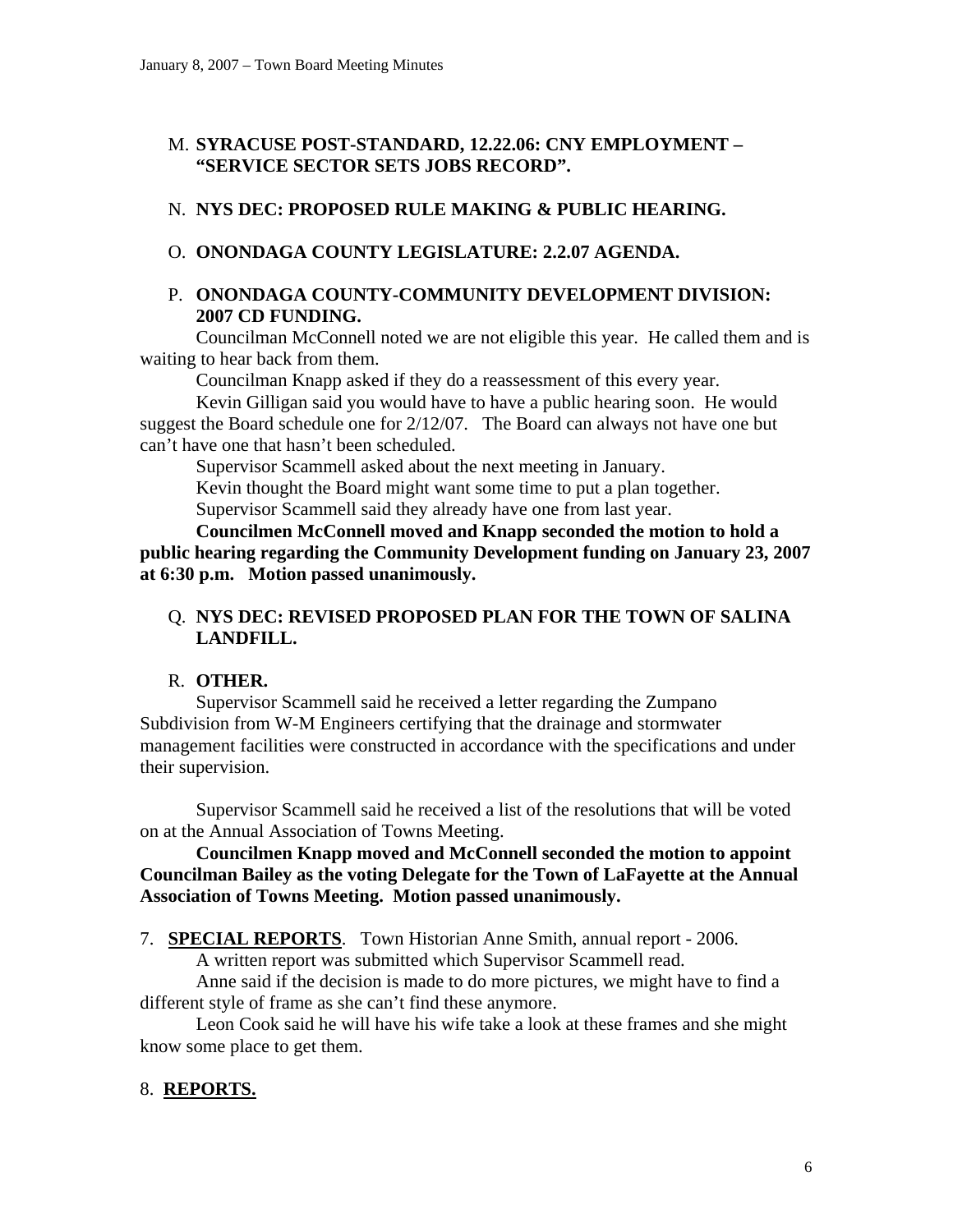## A. **DEPARTMENTAL** (4<sup>th</sup> Monday).

- **1) Assessors: Mary Doster, Marshall Taylor & Jim Munnell.**
- **2) Building & Zoning Code Enforcement: Ralph Lamson & Jack Sutton.** 
	- **a) 2330 Route 11 South, across from LaFayette Rural Cemetery, numerous violations.**
	- **b) Apulia Road various violations south of Jamesville Reservoir.**
	- **c) Route 11A junk, propane tanks/odor.**
	- **d) Code requirements for town office alarms (see 8B8b).**
	- **e) Non-residential building inspections.**

Supervisor Scammell asked about the redepositing of the Cohen check. Tom Chartrand said he has redeposited it and hasn't heard anything back yet. Kevin Gilligan believes their insurance has been reinstated.

**3) Dog Control: Jim Moore & Doug. Scholes.** 

Supervisor Scammell said the Board is in receipt of a contract for the SPCA. **Councilmen Knapp moved and Shute seconded the motion to authorize** 

**the Supervisor to sign the Agreement with the SPCA for out dog shelter. Motion passed unanimously.** 

### **4) Highway Superintendent: Leon Cook.**

Leon Cook said first of all, he wants to let the Board know he has one man out right now. Bill Doupe has had to have surgery. He doesn't expect Bill back to work in the next few days. He will have to have an O.K. from his doctor before he can come back to work.

> Supervisor Scammell asked if he had any idea how long Bill will be out. Leon would think a couple of weeks.

 Leon said they have kept busy cutting brush and ditching. They are cutting trees that are 95% dead and might fall down into the road. Eventually next year he may have to put money in his budget to have someone take a couple of trees down. There are wires involved and they are too dangerous for the Highway Dept. to tackle. It's nothing to get excited about right now. They have been servicing equipment. They have all their salt in for the year 2006-2007 winter. They ended up paying \$29.57/ton. Last year it was \$25.51. It went up about \$4. The price of salt will hold until September. He has brought in 1200 tons. That is about what he gets every year. If the weather stays the way it is now, we will have some left over.

Councilman Knapp asked if it's in the state shed.

 Leon said yes. The state signs an agreement that they will use so many ton for the season. Last year they didn't use what they signed up for and they had to take it anyway or they had to pay for it anyway. When they started out, their salt shed was full which is why he couldn't get our salt in their until the end of December. It's kind of scary that if they don't use all their salt, they won't have any place to put it.

Supervisor Scammell asked where the next closest salt shed to this one is.

 Leon said North Syracuse. They have one off of 690 too. There's also one on Butternut St. They have them all over.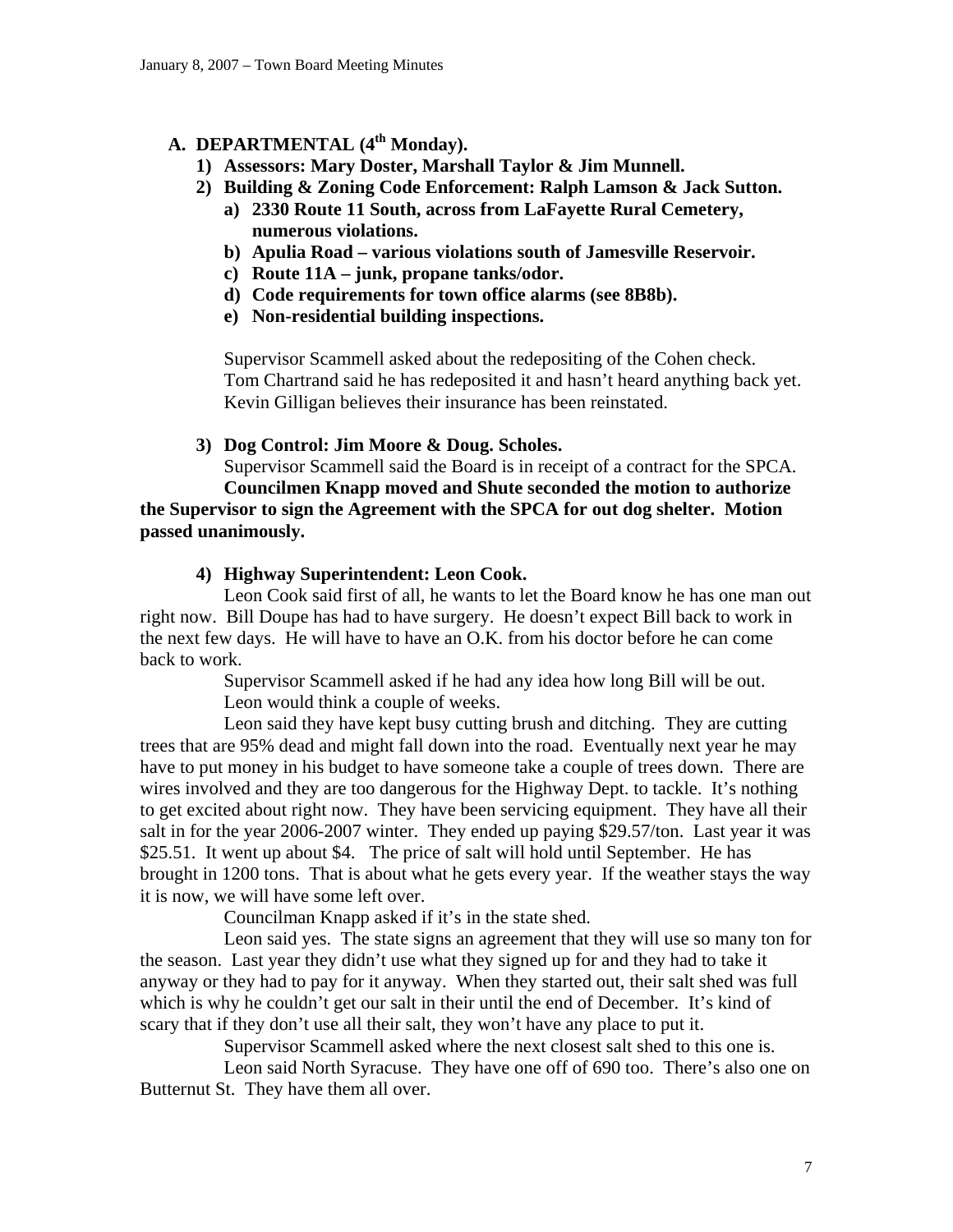Supervisor Scammell asked what the requirements for salt storage are. Leon said you aren't suppose to store any salt out in the open. It should all be

covered.

Supervisor Scammell asked what the problem is when it's left uncovered.

 Leon said you get runoff and the DEC doesn't allow it. The weather makes it turn right back into rock.

### **5) Justice Court: Malcolm Knapp & Maureen Perrin.**

- **6) Library Director: Scott Kushner.**
- **7) Recreation Director: Regina Reinschmidt.**

### **8) Tax Collector: Teresa Mech.**

Councilman Knapp said he received Supervisor Smith's email and agreed we need to talk to Teresa Mech about how to handle this next year for those folks who wish to pay their taxes during the current year. He will talk to Teresa about this and see if either she or her deputy can come in and accept these payments.

 Supervisor Scammell said the bills might need to be updated regarding the hours.

> It was asked about how many people wanted to pay their bills in 2006. Marshall Taylor said there are probably about 100.

### **9) Town Clerk: Mary Jo Kelly.**

- **Miscellaneous cash reports.**
- **10) Town Supervisor: Greg Scammell.** 
	- **Multi-town Shared Services Opportunities (Association of Town Supervisors) – NYS Senator John DeFrancisco.**
	- **Business demand survey.**
	- **Fund transfers.**

**Councilmen Knapp moved and Bailey seconded the motion to make the following transfers:** 

#### **SPECIAL DISTRICT FUND**

| To: SF3410.4 LaFayette Fire       | <b>Contractual Expense</b><br><b>TOTAL</b> | \$6,000.00<br>\$6,000.00 |
|-----------------------------------|--------------------------------------------|--------------------------|
| <b>From: SF599 LaFayette Fire</b> | <b>Surplus 2006</b><br><b>TOTAL</b>        | \$6,000.00<br>\$6,000.00 |

**Motion passed unanimously.** 

# **B. COMMITTEE** (2<sup>nd</sup> Monday).

- 1) **Agriculture** (Dave Knapp & Mary Jo Kelly).
	- Non-residential building inspections (Farm Bureau).

Councilman Knapp asked Kevin Gilligan if he'd heard anything more about the farm inspections, etc.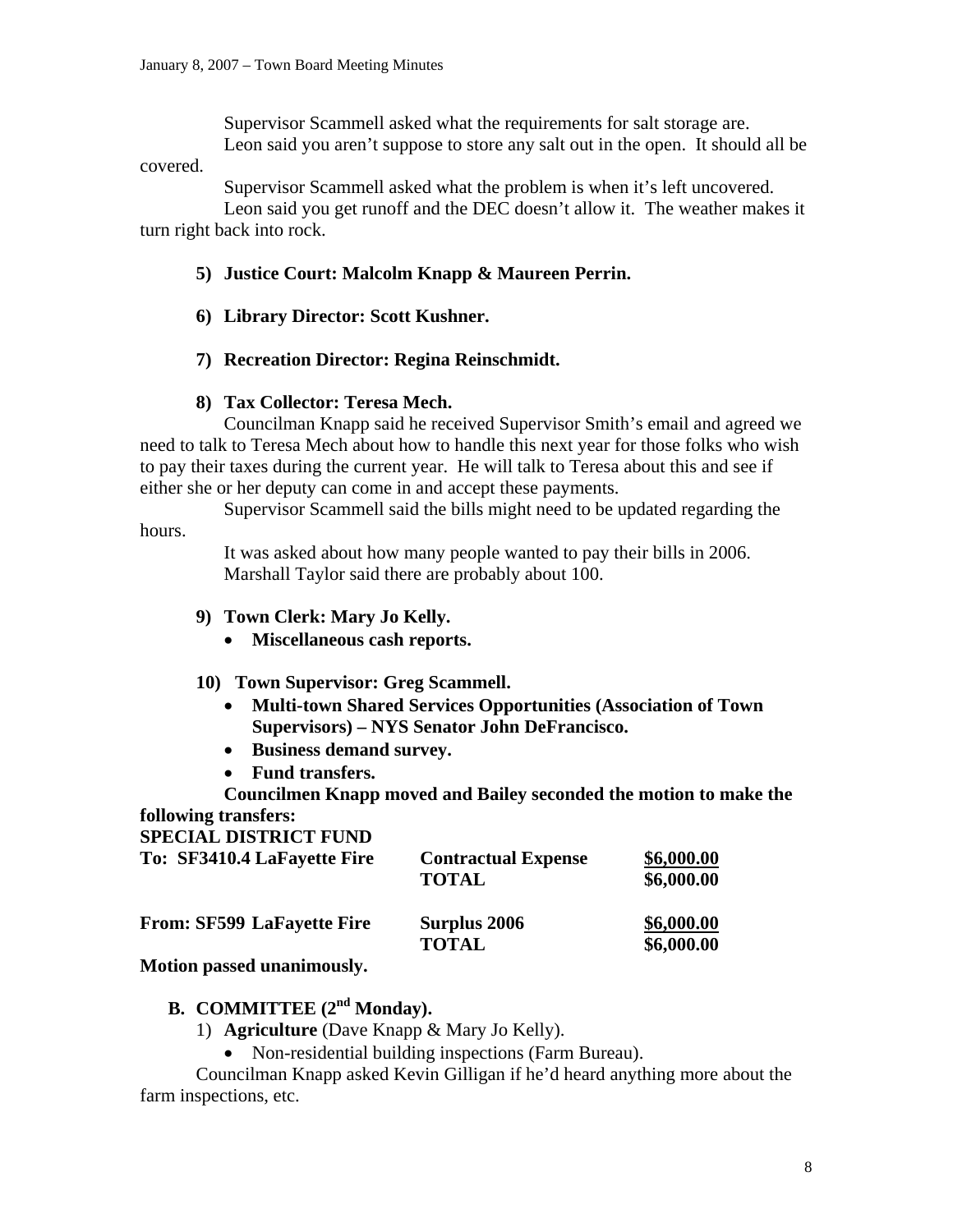Kevin said he has a copy going to Councilman Knapp tomorrow regarding these regulations. The farm inspection section is only about one line. Right now he needs to review the town regulations to be sure they meet the minimal standards. In terms of the farm inspection, he thinks Ralph Lamson should just call the contact person to find out if there will be some change. He has 3 years to do the inspection.

Councilman Knapp asked what he thought their intent was.

Kevin said the information received was from a lobbying group trying to change

it.

 Councilman Knapp asked what the intent of the state was in mandating this. Kevin said to be sure all buildings are at minimum code for safety.

 Councilman McConnell asked if this is being encouraged by insurance companies.

 Kevin said this follows closely with when they adopted the uniform code a few years ago. This stems from that. This is mainly procedural.

- 2) **Communications & Technology** (Mike Forte, Pat Keefe Mary Jo Kelly, Marshall Taylor, & Greg Scammell).
	- **Town Website** (functional requirements, transition to Digital Towpath, parallel operations, URL name (now townoflafayette.com, possibly townoflafayette.org or lafayette.ny.us.gov), email addresses, conversion & file transfers.

Councilman McConnell said he will be contacting Mike Forte to work with Sandy Smith to get the scheduling set up on the website. This would just be so people could see what dates are available to use the course.

### 3) **Economic Development** (Bill McConnell & Greg Scammell).

#### a) **LaFayette Hotel**.

• **Engineer's report.** 

Councilman McConnell said he wanted to check with Mr. Muraco to see if he is still interested in donating the building to the town. He asked the Board what they would like to do.

Supervisor Scammell said he doesn't have any other plans for the building.

 Councilman Shute said at a Chamber of Commerce meeting they did hear that the state might take on dismantling this as part of the road project construction. He asked Supervisor Scammell if that was brought up at the DOT meeting he attended.

 Supervisor Scammell said there is a possibility that the building is within the right-of-way and we don't know what this means from the DOT projects perspective.

 Councilman McConnell said he will write a letter to see if Mr. Muraco is still interested and see what develops after the road project continues.

 Councilman Knapp asked if the DOT would make a determination soon about the building in relationship to the DOT project. Will they determine where the right-of-way actually is in relation to the building?

Councilman McConnell agrees that we need to know that soon.

 Supervisor Scammell will contact the NYS DOT and advise them of our situation and request this information as soon as possible.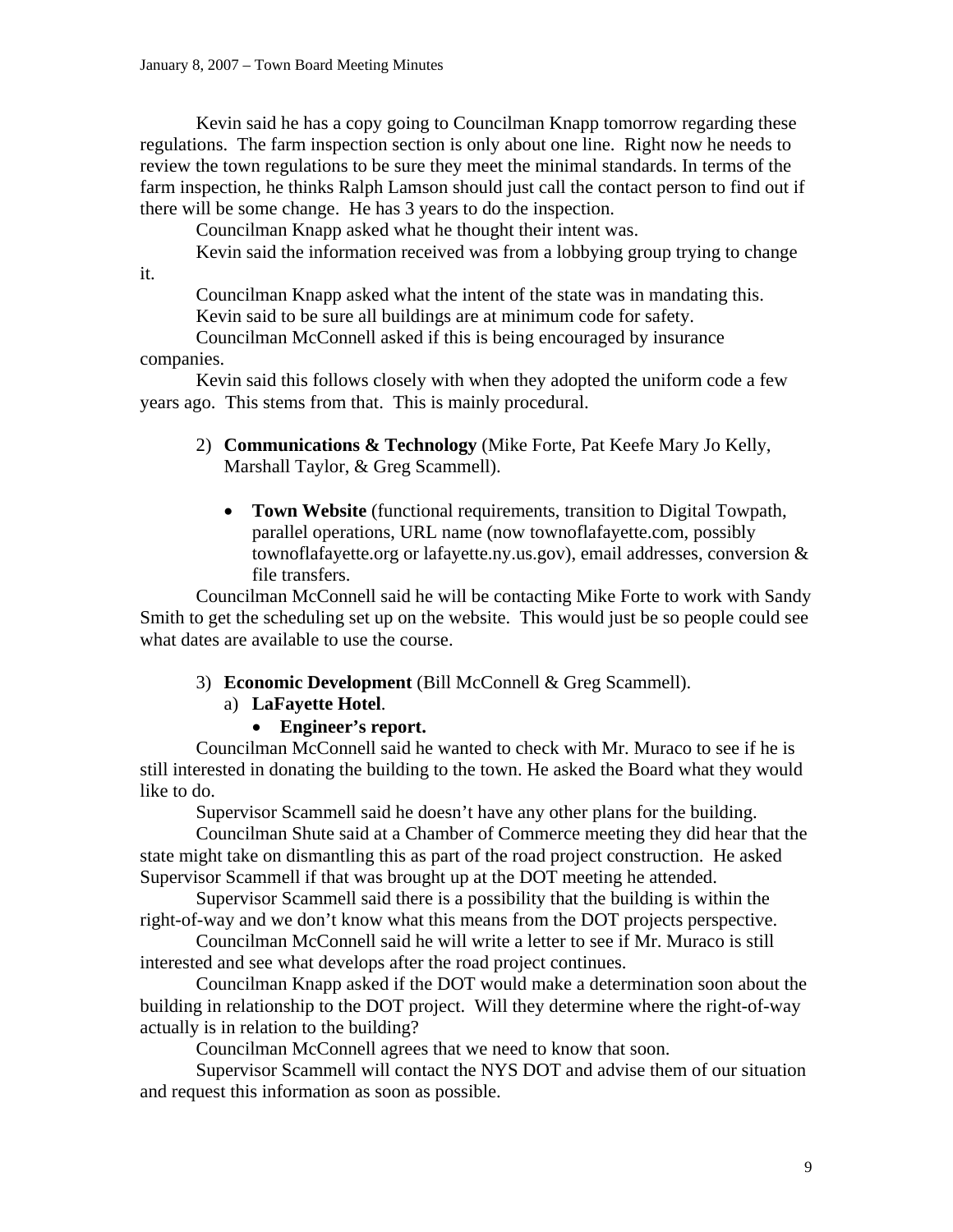Marshall Taylor asked if anyone knew if the town owned the building would the DOT make the town take the building down?

 Councilman McConnell said he would like to find out if there is still an interest in donating it to the town and then the legalities of owning it if it ends up needing to be taken down.

 Councilman McConnell submitted a resume from Jennifer C. Thau who he has interviewed to possibly work under the Economic Development Committee to write grants. He has talked to the references she listed. He would like to hire her under the Economic Development Committee to work out of her home as needed. He would suggest paying her \$20/hour and use her on a 6 month probationary period and determine what we want to do over the long haul.

Councilman Knapp asked if he had some specific idea for her to work on.

 Councilman McConnell said yes. One specific area is the Hamlet. He talked to Regina Reinschmidt and she agreed it would be helpful to have her work on the grants for Community Council.

### **Councilmen McConnell moved and Knapp seconded the motion to hire Jennifer C. Thau to work for the next 6 months on grants at a fee of \$20/hour at the direction of the Board. Motion passed unanimously.**

 Kevin Gilligan said we would have to have some sort of formal agreement with her that sets up that she isn't getting health insurance or workers compensation from the town, etc.

 Councilman McConnell asked Kevin if he would draft an agreement up. Kevin said he would.

- **b) Focus 2010.**
- c) **Hamlet sanitary sewer district**.
- **d) Hamlet water district.**
- 4) **Emergency Response** (Tom Bailey, Bill McConnell, "Pete" Paul).
	- **a) Onondaga County Department of Communications OCICS.**
	- b) **NYS PSC TSP** (Telecommunications Service Priority) (BM).
	- **c) Pandemic/Avian/Bird Flu.**
	- d) **NIMS training** (TB members, etc.).
	- **e) AED's & training for town offices, library & Onondaga County Soil & Water.**
- 5) **Employee Policies & Benefits** (Mary Jo Kelly, Adrian Shute & Mary Doster).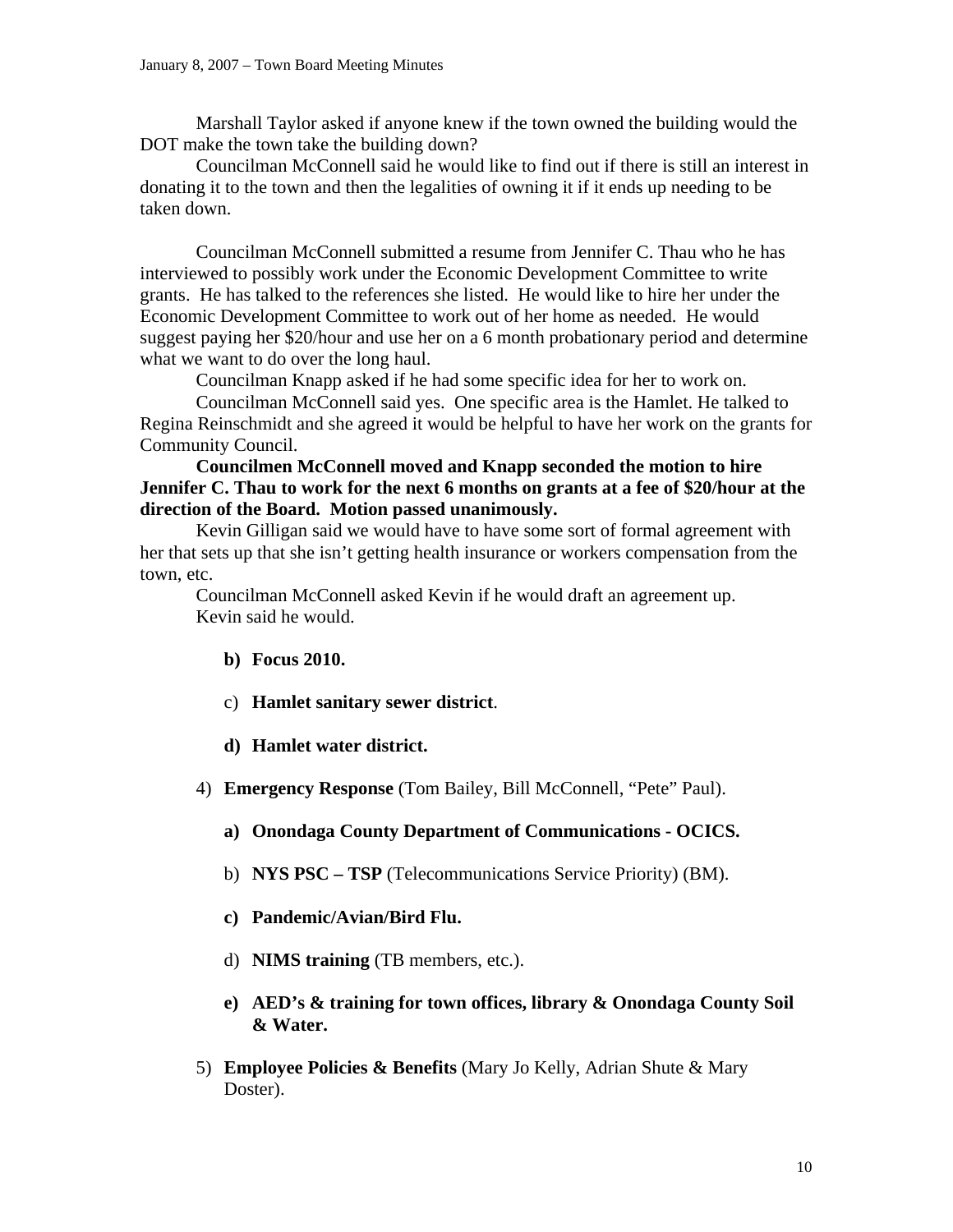### **a) NYS Disability Insurance.**

### b) **Vision care, including safety glasses program for all FT employees**.

Councilman Shute said the vision insurance is a voluntary plan that employees would pay for on their own if they choose to but it must be done through the town to get the group rate. He thinks the board should allow them to do this as it's not going to cost us anything and provides the benefit to the employees.

 Supervisor Scammell agrees with Councilman Shute as it's no cost to the town. It would be up to the employees.

**Councilmen Shute moved and Knapp seconded the motion to offer the employees the vision plan at their own cost and to have Mary Jo send letters to all employees informing them of this benefit and the cost if they wish to participate. Motion passed unanimously.** 

Councilman Shute said he received an email from POMCO advising they are sending out a letter to anyone eligible for Medicare. They would like us to pay \$2.25 per letter for this to be sent out to all the employees. He spoke to Mary Jo about this and he doesn't see any reason to send this out to everyone. POMCO information is available in the Town Offices if employees wish to see it.

- 6) **Environmental & Conservation Advisory Board** (Rainer Brocke, Barb Ferro, Knowlton Foote, Wolff Garritano, Eileen Gilligan & Nancy Mueller).
- 7) **Highway** ("Pete" Paul, Leon Cook, Dave Knapp, Sumner Palmer & John Greeley).
	- a) **Multimodal/CHIPS funding** in process, via Senator DeFrancisco's office.

b) **Mill Road/Highways by Use** – letter to OnCo Real Property & Graders. Kevin Gilligan said the Notice of Claim is preserving Grader's right to sue the Town based on what has already happened. They are establishing their right to sue the town to challenge the town's determination that this is a highway-by-user.

Councilman Bailey asked in the event that Mr. Grader or his attorney should come before this Board to discuss this, should the Board remain quiet?

Kevin said yes.

Councilman Knapp said if Mr. Grader calls one of the Town Board Members, the same should apply.

Kevin said yes. You should advise him due to this being a possible litigation, all correspondence should be to your attorney

c) **Amidon Road** – stub access (legal research – KG).

Kevin Gilligan said they have dug and dug and Mary Jo has found all kinds of stuff from Summer Ridge and so far they have found absolutely nothing which would allow the Town of LaFayette to use the road from Brunner's on. It's probably a highway-by-user. Right now they can't find anything that establishes the town's right to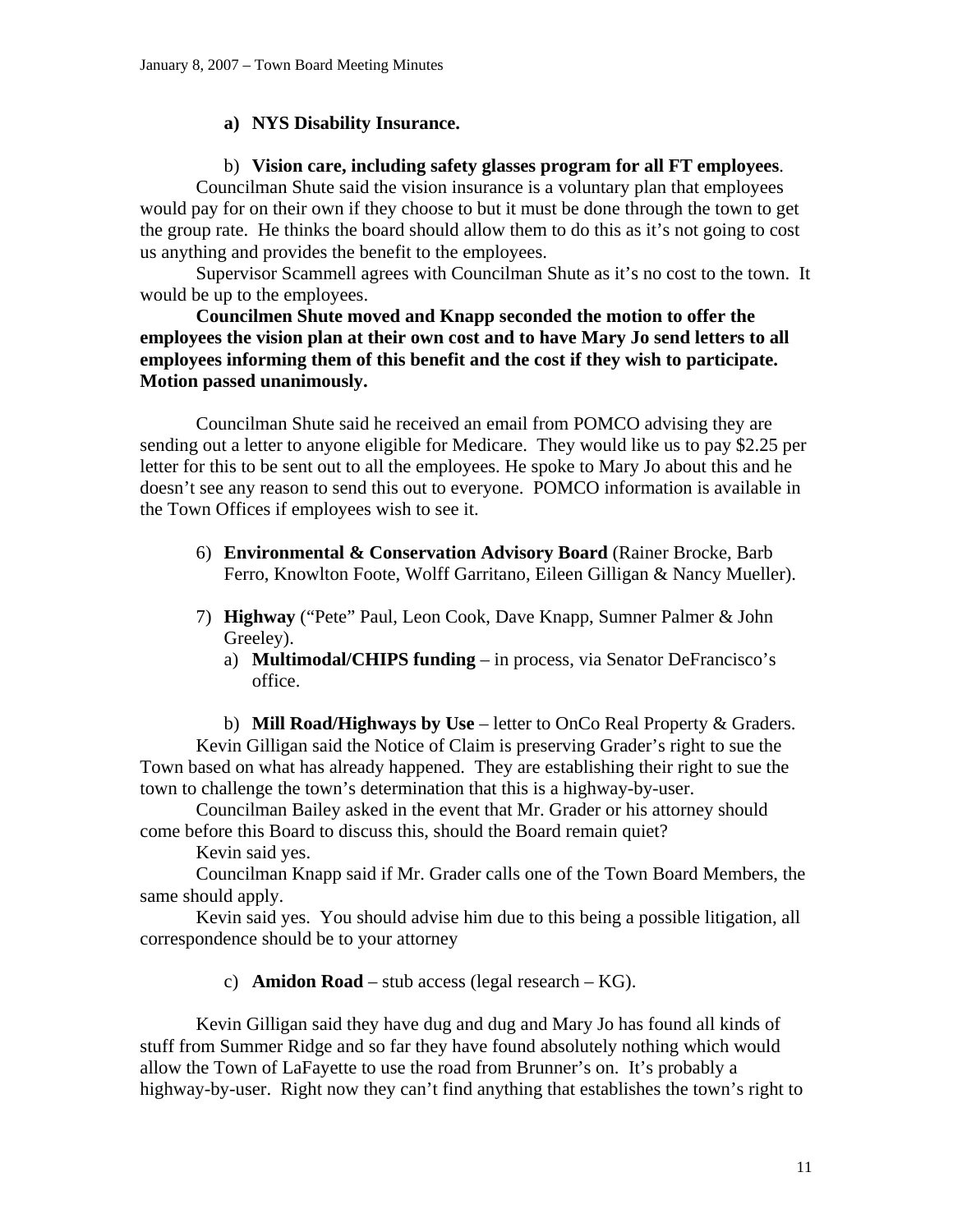the extension of road that goes by Fallon's. He would suggest getting an abstract of title. It would cost up to \$1,000 for this.

 Ralph Lamson said Mr. Chambers just dropped off a survey that has names of the old neighbors property on it. He told Mr. Chambers the property owners names need to be updated. This survey shows the road going past Fallon's.

Kevin said that would be a good starting point.

 Councilman Knapp believes we need to get to the bottom of this. We owe Mr. Chambers an answer.

Kevin said Mr. Chambers probably has a private right to the road.

Councilman Knapp asked where the drainage comes in.

Kevin said that would be a private easement.

 Leon said Bob Scott used to own the house where Fallon's live now. If we could get some information from him, it might help a lot. He may have a copy of his old deed. Discussion took place regarding the deed for Fallon's property.

### **Councilmen Knapp moved and Bailey seconded the motion authorizing the Town Attorney to get the abstract for this property at a cost not to exceed \$1,000. Motion passed unanimously.**

Councilman Knapp said he reviewed the voucher regarding Ashburn Dr. for \$500. He has no idea what this is for. He gave it to Leon Cook to review.

Mary Jo said it could be a deposit made a long time ago for this road.

 Leon would recommend not paying this until he looks into it to see what it's about.

 As Ralph Lamson had arrived, the Board returned on the agenda to Anne Sweeney Nakas's concerns regarding the business operating next door to her on Route 11A.

Supervisor Scammell said she was looking for what the determination was. The Board is looking for some kind of letter stating his determination. Anne felt there were 2 employees who were not people living there.

Ralph Lamson said she has a sister and bookkeeper who come there to work. He will write a letter about this.

Supervisor Scammell asked him to copy Nakas's on this. He senses they will challenge it before the Zoning Board of Appeals.

Ralph said he was just waiting to see if the changes to the Zoning Ordinance were going to go through first. He is going to wait to see if this is allowed before he does anything.

Supervisor Scammell thinks her frustration is that she has been asking since 2005. Ralph said the first time he spoke to Anne was last fall.

Supervisor Scammell confirmed Ralph's finding so far is that there is a business operating there.

Ralph said correct.

Councilman McConnell asked if this is out of compliance with what we currently have.

Ralph said yes.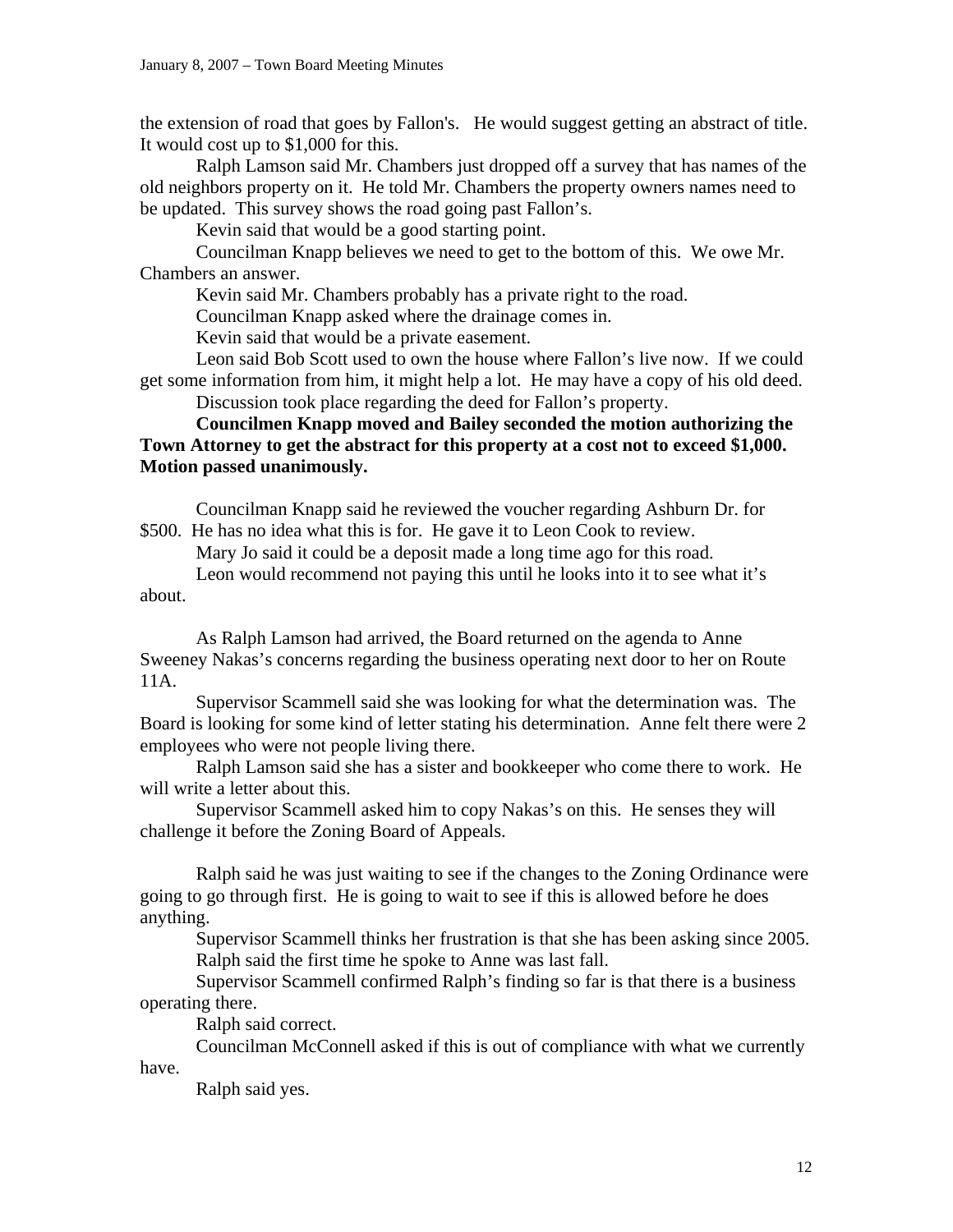.

- 8) **Physical Plant** (Herb Salladin, Dave Knapp & Bill McConnell).
	- a) **Heating/Cooling system alts & new temperature controls** RFP, deferred until 2007 (water softener needed?, energy source options(natural gas, heating oil equivalent prices).

b) **Alarms at Town Offices & Community Center**. Code requirements. Ralph Lamson said there needs to be smoke detectors and smoke alarms for the first and second floor that work. He said we might be able to use the original smoke detectors that were wired into the building.

 Councilman Knapp will talk to Rick Storrier about this. Supervisor Scammell asked about the Community Center. Ralph will look into seeing what the Community Center needs.

### **c) Re-keying of locks.**

Councilman Knapp asked if at some point we want to have the keys redone at the Park and the Beach.

 Mary Jo said Regina is checking with Community Council on this and will let us know.

- 9) **Recreation & Youth** (Dave Knapp, Adrian Shute, Regina Reinschmidt).
	- a) Marion Bailey Park.
		- 1. Short term.
			- **New trees & maintenance (stump removal & tree trimming) to existing trees -94%.**
			- **Park signs "children playing" 76%.**
			- **Basketball court improvement** (new nets, paint backboards, straighten basketball pole, remove old volleyball pole) - 73%.
			- **General maintenance and improvement (**more mowing, weed trimming, trash pickup, remove old concrete pad) – 70%.
		- 2. **Long term**.
			- **Resurface basketball court.**
			- **Add fencing** (north side) to protect children from ditch & road.
			- **Speed limit reduction to 30 mph.**
			- **Traffic flow control** (light, sign, 4way stop @ 11A & Rowland).
			- **Parking area from 11A.**
	- b) **LaFayette Beach**.
		- **1. Evaluate survey/transfer LaFayette Beach from LCC to town.**
		- 2. **Roof/cover over sandbox** (Herb Salladin). Bids. (DK).
		- **3. Repair/move lacrosse box, lifeguard station repair.**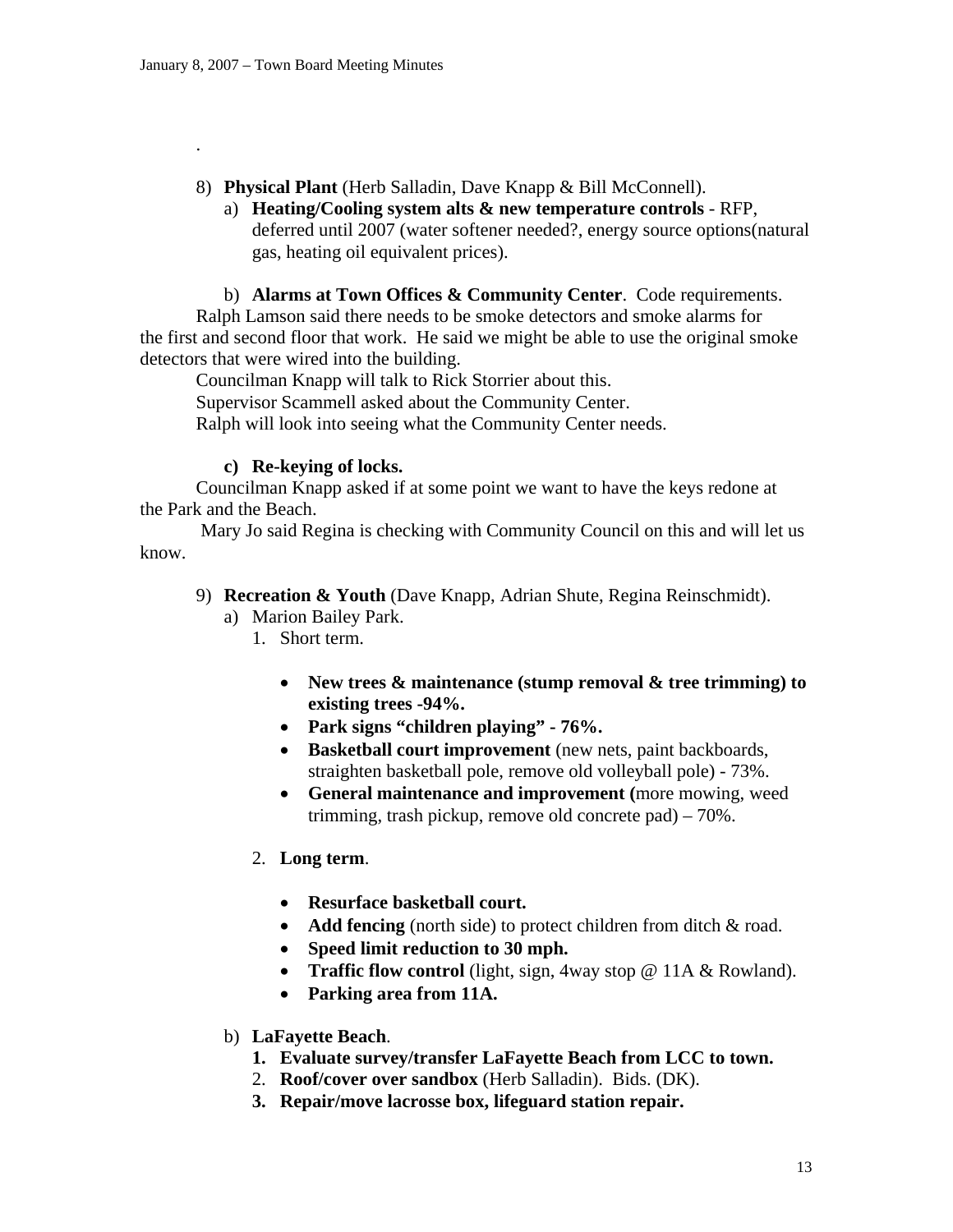4. **Structural repairs – bid** (DK).

## **c) Fred Stafford/Optimists Park.**

- 1. **Lacrosse facility estimates** (\$5K materials only), (re)location possibilities.
	- **Tully-\$12k** materials only (all volunteer labor).

## d) **Park designs** – Parkitects.

Councilman Knapp said they are having a meeting this Thursday with the playground equipment person and he is going to give them a couple of posters with the design on them so they can post them around town to give folks a little insight as to what is being done. The hope is to have it so we can open the playground up at the Fishing Derby which is the second weekend in May.

10) **Safety** (Tom Rezsnyak, Adrian Shute, Leon Cook & Regina Reinschmidt).

• **Smoke detector batteries** – change at DST/EST time changes.

## 11) **School District liaisons** (Bill McConnell & Pete Paul).

Councilman McConnell said the superintendent asked where the town is at with sewer and water. He advised him of the status.

 Councilman Knapp said he attended the Board of Education Meeting and handed out the proclamation from the town to the cross country team. It went very well.

12) **Senior Transportation & Housing** (Beverly Oliver & Greg Scammell).

13) **Service Awards** (Bill McConnell, Dave Knapp, John Harper & Larry Paige). Councilman McConnell said he has the 2006 approval form for the Board to sign. Councilman Knapp noted there are 40 members that appear to be eligible.

Councilman McConnell said they would like to meet quarterly with this Board to discuss where they are going, etc. Upon the Board approval, he will get this back to John Harper for posting.

## 14) **SOTS & OCRRA Liaison** (Dave Knapp & Bill McConnell).

Councilman Knapp said they are considering sending a letter to the residents regarding the cost increase. The increase is due to the increase in fuel cost and OCRRA raising their rates.

15) **SPDES** (Bill McConnell, Jim Nakas, Steve Beggs, Nancy Mueller, Ralph Lamson, John Dunkle & Kevin Gilligan).

Councilman McConnell said he is going to contact the committee members and talk to John Dunkle to see where we need to go with this.

16) **Water** (Greg Scammell & "Pete" Paul).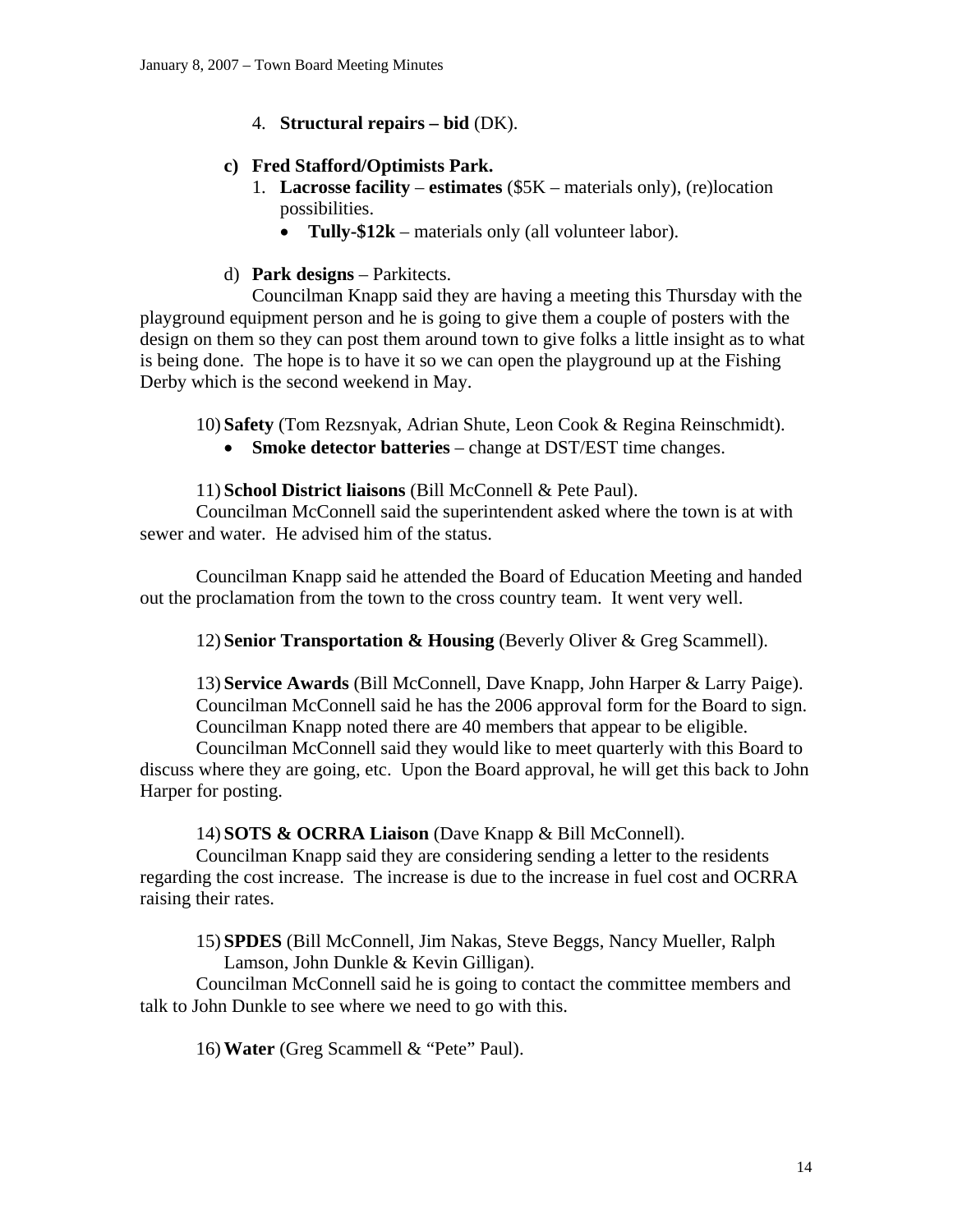a) **U.S. Army Corps of Engineers/Jamesville Reservoir** – Preliminary Restoration Plan complete, seeking nonfederal (NYSDEC) cosponsor for 33% share of \$7.2M.

### b) **Northeast LaFayette Water and Smokey Hollow Service Improvement districts.** Financing method.

Supervisor Scammell thinks there was a very small number of residents who were unhappy with how the survey came out. They were unhappy that only 25% of them wanted to do something different.

Councilman Knapp asked when this has to be decided.

 Kevin Gilligan said this needs to be cranked up and ready to go into the ground in 3 months. This is the big money. When they start digging dirt, they are going to want this money. If the Board isn't ready to decide this tonight, it should be ready to decide it at the next Town Board Meeting.

 Marshall Taylor said he needs some guidance about what is going to be done. If the Board plans on the people paying for their water next year, it needs to be on the taxroll by March  $15<sup>th</sup>$ . Do you start paying for this once they start digging or wait until it's all done?

 Kevin would say for 2007 it will be the interest charge for the BAN. It should be split between the units or houses within the district.

 Marshall and the Board had questions regarding the number of units and the breakdown between the two districts.

 Supervisor Scammell will ask John Dunkle to attend the next Board Meeting to answer these questions.

 Kevin said the grant money from Congressman Walsh's Office is still in place. This was already voted on and already processed.

- c) **Hamlet drainage study** request submitted to NYS DOT, intersection of Routes 11 & 20 to be reconstructed in 2009
- 17) **Zoning Review** (Mary Jo Kelly, Ralph Lamson & Greg Scammell). **a) Jamesville Reservoir Preservation District/JRPA change.** 
	- **b) SOCPA subdivision guidelines to distribute to local subdivision applicants.**
	- c) **Digitized zoning map, correction & amendments**.

### 9. **LITIGATION & OTHER LEGAL MATTERS**

**A. Onondaga Nation Land/Land Rights Claim.**  Councilman Knapp asked if there was anything new on this. Kevin hasn't heard anything.

- **B. William May mobile home on Jamesville Reservoir.** 
	- **County court rules in town's favor.**
	- **NYS Supreme Court rules in town's favor.**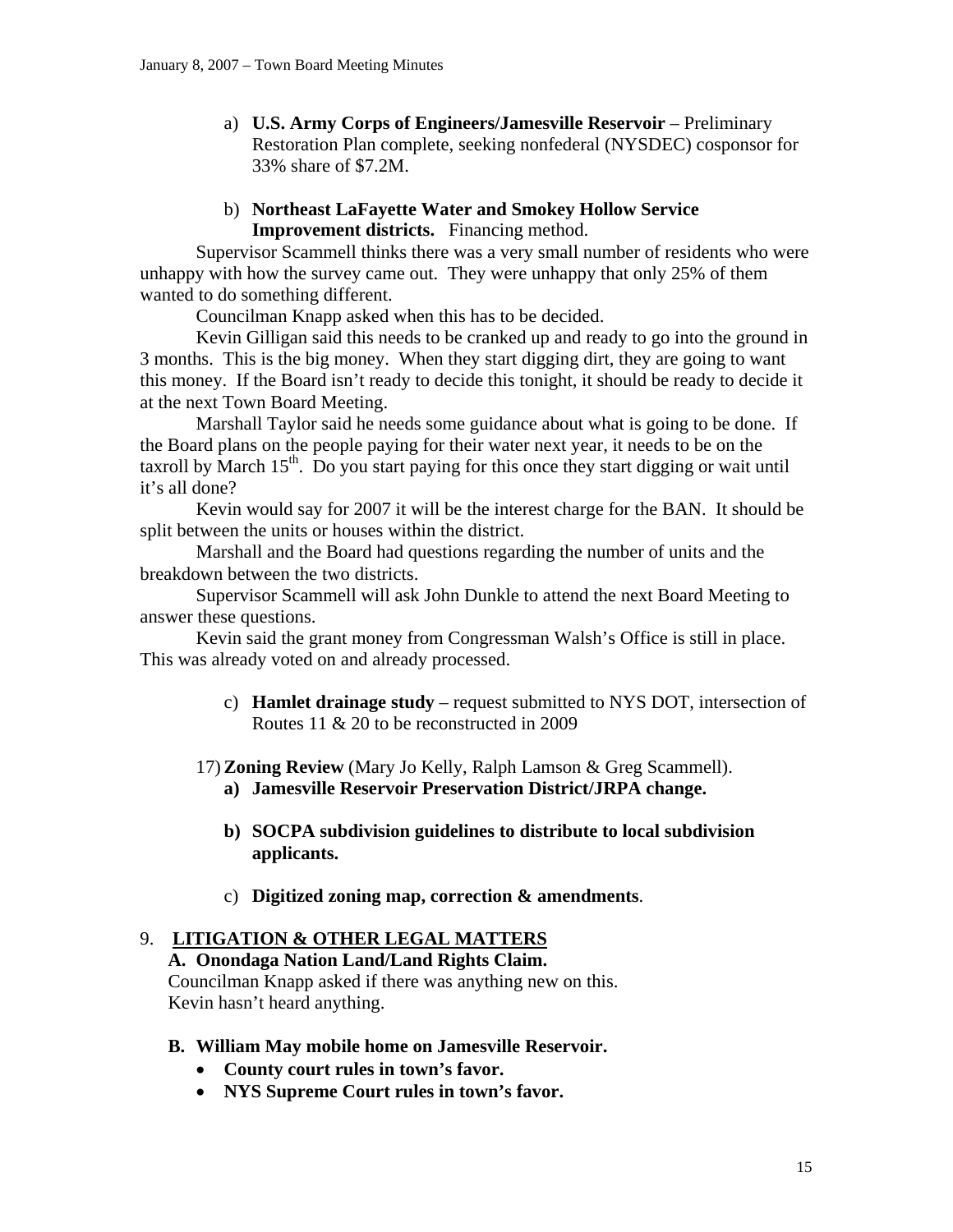- **Appealed by Mr. May.**
- **File or dismiss.**

Kevin Gilligan said has made to dismiss this at the Appellate Division. The Appellate Division advised Mr. May papers must be submitted to the court by February  $26<sup>th</sup>$  or it will be dismissed. Sam Young said he is going to request the judge determine the trailer must be removed.

# **C. Robert Shute – Route 11.**

- **Town of DeWitt Court rules in town's favor.**
- **5.16.06 sentencing.**
- **Fine imposition, appeal pending.**

Kevin Gilligan said this will stay the same.

**D. Junkyard Ordinance – update to include enforcement tools for abandoned vehicles, nonresident property owners who refuse to comply, etc.** 

An amendment to the Junkyard Ordinance was submitted for the Board's review.

Councilman Shute said it refers to the Zoning Officer, is this the person we discussed at budget time?

Kevin said the Zoning Officer would be Ralph Lamson.

Councilman Knapp asked if we should mention the Deputy Zoning Officer.

Kevin said it is always implied the Deputy can act on behalf of the Zoning

Officer.

Councilman McConnell asked about the fine of \$500.

Councilman Knapp asked if we get up to \$500.

Kevin said it reads not more than \$500. The amount would be determined by the

judge.

 Councilman Shute confirmed the CEO doesn't set the fine. He writes the ticket and the judge sets the fine.

Kevin said correct.

 Ralph Lamson thinks this will help immensely. If people know that eventually the town can take care of this and they will be billed for it will make a difference.

 The Board decided they would like to review this until the next Town Board Meeting.

 Councilman Bailey asked if this includes other apparatus like boats, RV's, etc. Ralph said it involved trailers like the one on the island.

 Councilman Bailey said we have a proposal before us and if we wish to do a sweep of the town this spring and we come upon a vehicle that's not a motor vehicle, will this work?

Kevin advised it is broad enough to include boats, etc.

 Councilman Bailey said as long as we are reviewing this ordinance now, he would like it to include anything that might be encountered.

Kevin will look into tieing this ordinance into the state one.

## **E. Amend Zoning Ordinance to change dog kennels from A-R to Business or Industrial. Exclude airstrips also?**

Supervisor Scammell asked where this was left off.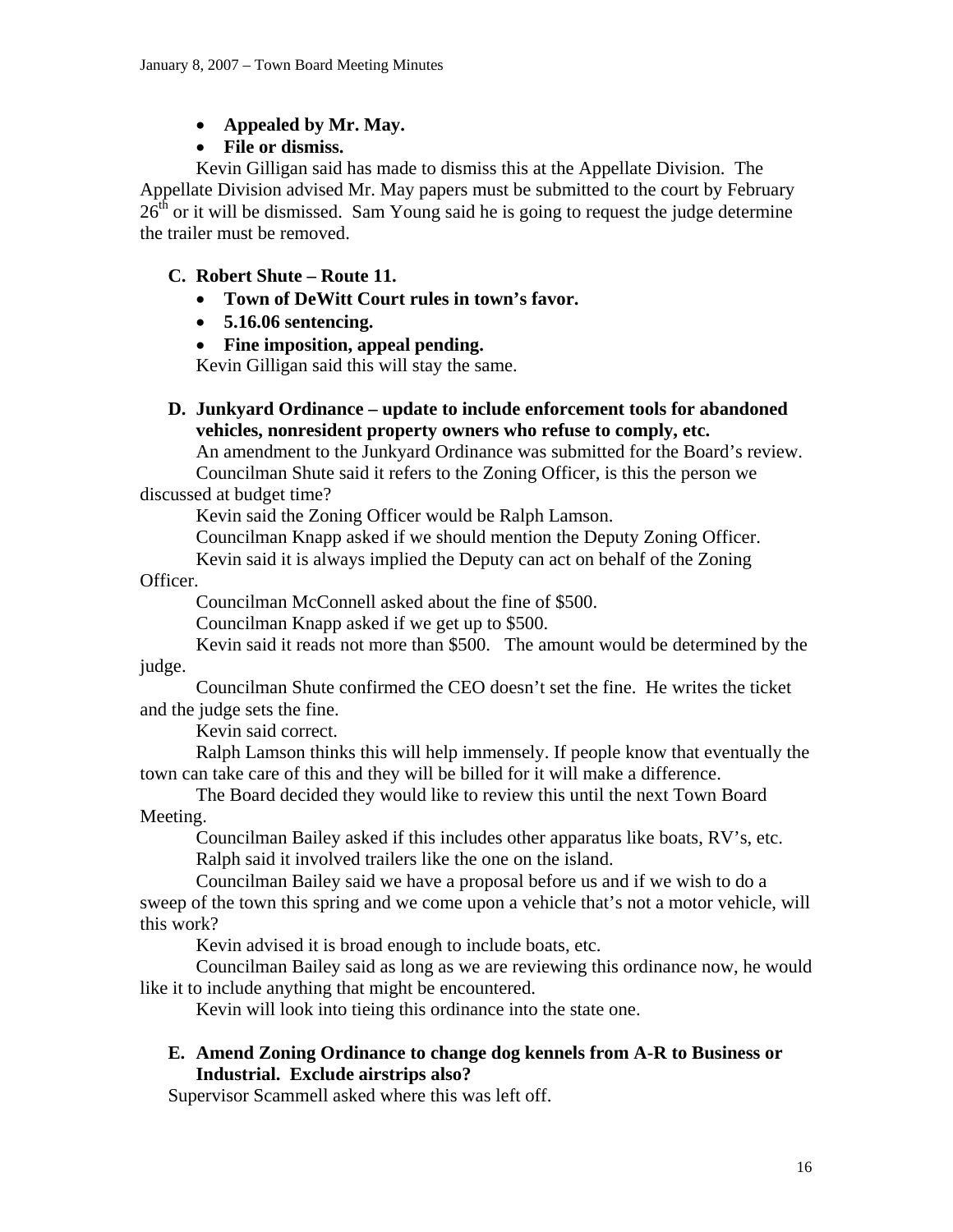Kevin Gilligan said he is gong to draft up something on this.

Discussion followed regarding private airstrips.

Kevin said you could make them require a specific permit.

Councilman McConnell would like to research this and not have it eliminated at this

### time.

 Councilman Shute asked if we are saying green houses are not an accessory use to a farm.

 Ralph Lamson said no. It is just being taken out of the Ordinance as an example. The Board will research some more on air strips.

### **F. Amidon Road – stub access (legal research).**

This was discussed earlier.

### G. **Grader v. Town of LaFayette.**

Kevin said the Notice of Claim should be forwarded to the town's insurance company.

### 10. **UNFINISHED BUSINESS & ACTIVE PROJECTS**.

A. **Crime coverage** – review of town books (TC).

Supervisor Scammell said this is still being worked on.

### **B. Community Development Grant app.**

- **1) 2006 Water district & Water District hookups. Accepted.**
- 2) **2007 Park Designs** (Bailey Park, LaFayette Beach & Stafford Park). Review 2006 apps.
- 3) **Park designs** (SU &/or playground equipment manufacturers- Parkitects) rejected.
	- ¾ **Bailey Park.**
	- ¾ **LaFayette Beach.**
	- ¾ **Stafford Park.**
	- ¾ **Community Development income survey map**.
- **C. Onondaga County: proposal for centralization of tax collection –data collection, Lysander PILOT.**

Supervisor Scammell said he hasn't heard anything new on this.

### **D. CNY Community Foundation - Grants for Green Spaces – 2007.**

- **Stafford Park: Community Council LaFayette Beach**  submitted and approved CNYCF - \$750. File final update to CNY CF. Councilman Shute advised Regina Reinschmidt was sending this in.
- E. **Sign**s **business** (four corners LaFayette Chamber of Commerce), small (redesign?, minor roads), large (install four at 11 N&S and 20 E&W), signs on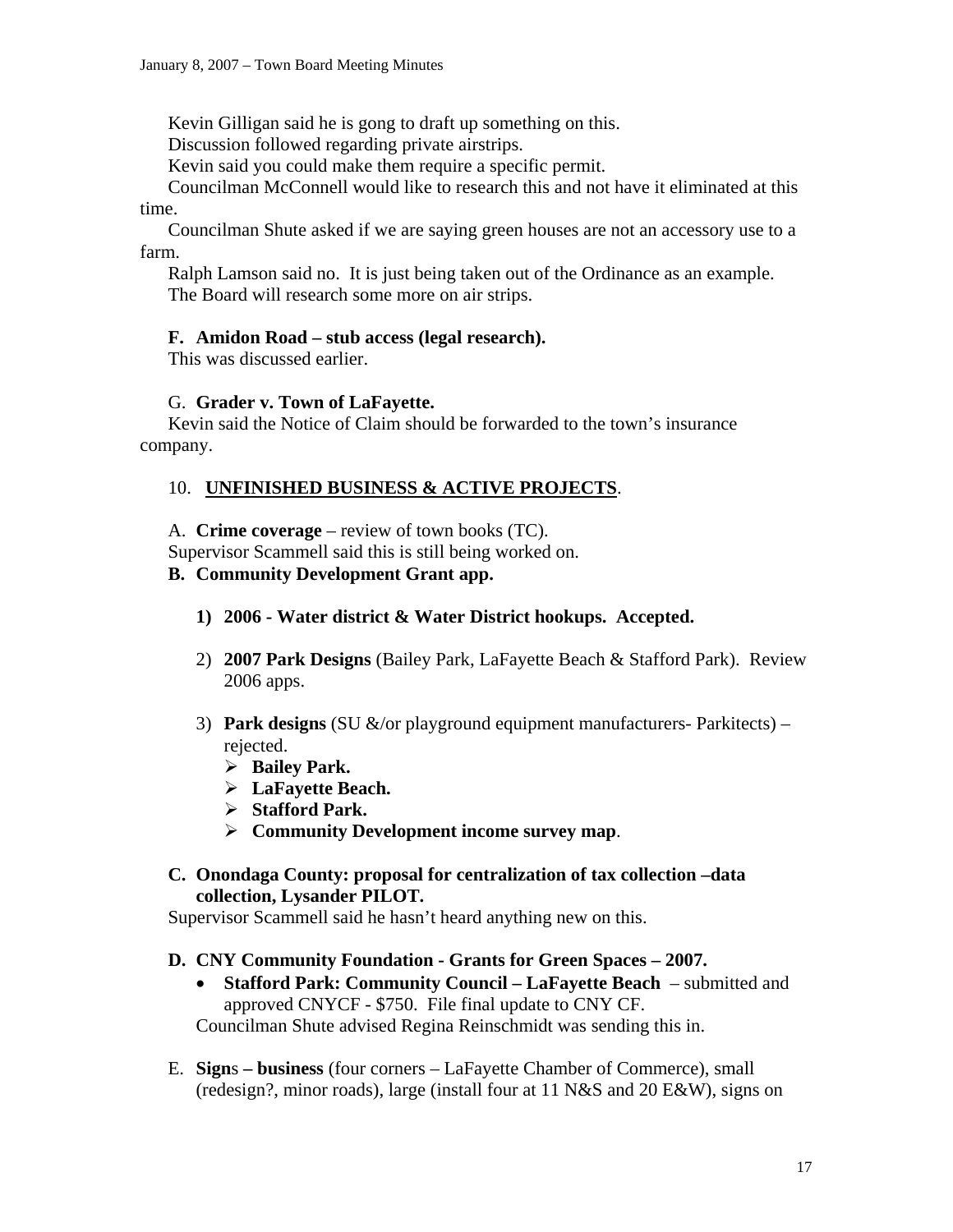town properties/local business opportunities during Apple Festival, Winterfest, etc. .

Councilman Knapp said he and Councilman Shute met with Leon Cook and John Greeley today and went around looking for good spots for the new signs. They have come up with 4 locations. They will check with the property owners for permission and if the weather permits, they will get the signs up.

 Supervisor Scammell said he received a complaint from a resident on Apulia Rd. regarding a LaFayette sign that is very deteriorated.

 Councilman Shute believes the residents suggestion was to take the sign down. It would look better to have nothing than what is there now.

 Leon Cook said all the signs at the town line are new except for the one on Route 91.

 Councilman Shute volunteered to take the sign the resident is complaining about down. There are two of them he knows of.

The Board was in agreement for him to take the two signs down.

F. **2007 Community Development projects** (park improvements – review prior application for Stafford Park, confirm availability of funding (median income requirements) .

G. **U.S flags –** proper lighting for utility pole mounts. Councilman McConnell will have a sample of lighting for the next meeting.

### **H. Other.**

**Councilmen Knapp moved and Shute seconded the motion to authorize the supervisor to sign the Accounting Services Contract for 2007. Motion passed unanimously.** 

 **Councilmen Knapp moved and McConnell seconded the motion to authorize the supervisor to sign the Legal Services Contract for 2007. Motion passed unanimously.** 

 **Councilmen McConnell moved and Knapp seconded the motion to accept the names to be posted for the Service Award Program by the LaFayette Fire Dept. as submitted. Motion passed unanimously.** 

### 11. **NEW BUSINESS**

A. **Review home occupations & detached structures**.

- B. **GBoR member: ? , 01/01/07 09/30/08** .
- C. **Planning Board member: ? , 1/1/07 12/31/09**.
- **D. Planning Board alternate member, one year.**